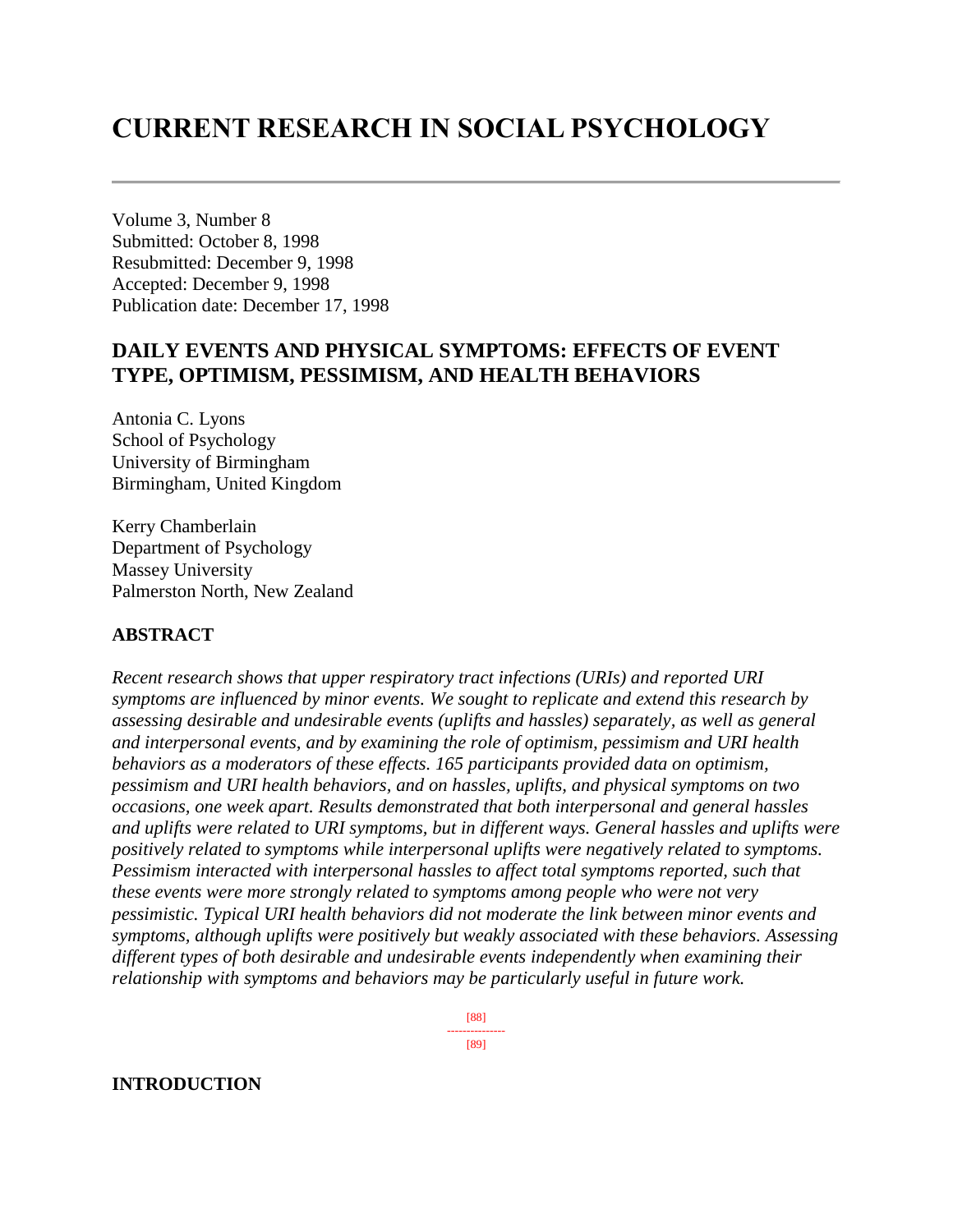A number of prospective, naturalistic studies have demonstrated a relationship between the experience of minor daily events and the onset of upper respiratory tract infections (URIs) and somatic symptoms (Stone, Reed & Neale, 1987; Evans, Pitts & Smith, 1988; Evans & Edgerton, 1991; Lyons & Chamberlain, 1994; Sheffield, McVey & Carroll, 1996; Cobb & Steptoe, 1996). Within-subjects studies have examined when an individual will become ill following a change in the experience of minor events, finding an increase in undesirable (Stone et al., 1987) and a decrease in desirable events (Stone et al., 1987; Evans et al., 1988; Evans & Edgerton, 1991) during the four days preceding illness episodes--although Stone, Porter & Neale (1993) failed to replicate these findings. On the other hand, between-subjects studies have sought to examine whether the level of events experienced could determine which individuals become ill. Between individuals, undesirable events have been found to relate positively to somatic symptoms three to four days later (Sheffield et al., 1996), and both undesirable and desirable events have been positively related to URI symptoms two weeks later but not to non-URI symptoms or self-rated health (Lyons & Chamberlain, 1994). This diversity of findings raises a number of issues which warrant further investigation.

#### **DISCUSSION**

The present study was designed to address issues regarding the relationship between minor stressors and self-reported URIs between individuals. Firstly, it sought to determine whether specific types of event (namely, positive or negative, interpersonal or other) have differential effects on reported URI symptoms. Previously, studies measured minor events such that any specific event could only be classified either as a hassle or as an uplift. However, over a given period of time an event could be both desirable and undesirable (Lazarus, 1984). For example, over the past day your job could be a source of both hassles and uplifts. Therefore, in this study events were measured as both potential hassles and uplifts in order to investigate their relative effects on URI symptoms. Further, some types of events may have more of an effect on resistance to infectious illness than do others. Interpersonal events in particular have been implicated. A within-subjects study (Evans & Edgerton, 1991) demonstrated the importance of interpersonal events in a post hoc subsidiary analysis. A between-subjects study (Lyons & Chamberlain, 1994) showed that although interpersonal events did not affect URI symptoms directly, interpersonal hassles did relate to URIs when optimism was taken into consideration. Interpersonal hassles were more strongly related to symptoms for optimists than they were for pessimists. Further, social network ties have recently been found to influence susceptibility to the common cold in healthy adults, such that those with more types of social ties had greater resistance to the infectious illness (Cohen, Doyle, Skoner, Rabin & Gwaltney, 1997).

> [89] --------------- [90]

Secondly, this study sought to examine possible factors which might influence the relationship between minor events and reported URIs. Most studies in this area are based upon "main effects" models and ignore possible moderating factors which may buffer the relationship between minor daily events and onset of URI symptoms, such as particular personality characteristics or typical behaviors (Cobb & Steptoe, 1996). Optimism has been shown to moderate the relationship of interpersonal hassles on URI symptoms (Lyons & Chamberlain, 1994), and we sought to replicate this relationship. Optimism in this study was assessed by the Life Orientation Test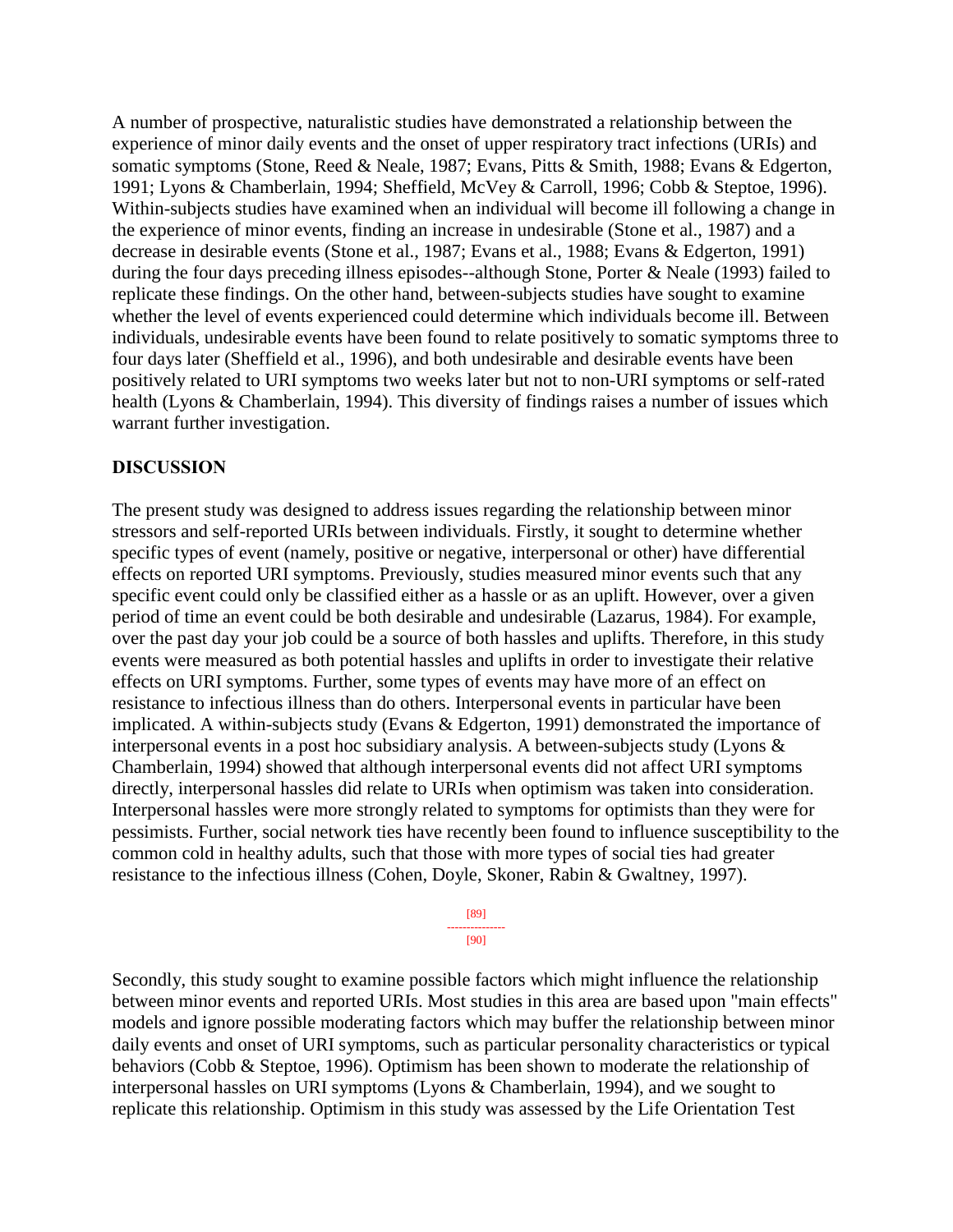(LOT, Scheier & Carver, 1987), a well-known measure of dispositional optimism. However, correlations between the optimism and pessimism subscales of LOT over several different samples do not warrant consideration of optimism and pessimism as a single bipolar construct (Dember, Martin, Hummer, Howe & Melton, 1989; Mroczek, Spiro, Aldwin, Ozer & Boss,, 1993). Factor analytic studies also conclude that optimism and pessimism as assessed by LOT are empirically distinct (Chang, D'Zurilla, Maydeu-Olivares, 1994; Marshall, Wortman, Kusulas, Hervig & Vickers, 1992). Optimism and pessimism also have been shown to have independent associations with external variables, suggesting that they are separate constructs (Mroczek et al., 1993; Marshall et al., 1992). Therefore we hypothesized that both optimism and pessimism would moderate the relationship between interpersonal events and URI symptoms.

Another factor which may moderate the relationship between minor events and reported URIs is the typical health behaviors people engage in when they feel they are catching a cold (e.g., see a doctor, rest more than usual, take throat lozenges). The number of minor events experienced may be related to an increase in the severity of URI symptoms, especially among individuals who do not typically take behavioral action when suffering from a URI. Therefore, the present study developed and incorporated a measure of typical URI health behaviors to examine the moderating role of these behaviors on the experience of symptoms.

Finally, as mentioned above, studies demonstrate that experiencing a change in the frequency of minor events is related to infectious illness symptoms a few days later. This time period is similar to the incubation period of many common cold viruses (Smith, Tyrrell, Coyle & Willman, 1987), and it has been argued that minor stressors may influence secretory IgA which defends against such viruses (Stone et al., 1994). Therefore, we expected that over a over a one week period, minor daily events (interpersonal and other hassles and uplifts) would be related to URI-specific reported symptoms but not to other kinds of symptoms, and that this relationship would be moderated by optimism, pessimism and typical URI health behaviors.

> [90] --------------- [91]

#### **METHODS**

#### **Participants**

Participants were 219 undergraduate psychology students, 161 (73%) females and 58 (27%) males, with a mean age of 21.7 years (SD = 4.98 years). Follow-up data was obtained from 165 of these participants (120 females and 45 males). There were no differences between the remaining participants and those who dropped out in terms of their sex, age, symptoms reported, self-rated health, and hassles and uplifts experienced. However, the follow-up participants were slightly less optimistic ( $t = 2.35$ ;  $p < .05$ ) and reported engaging in significantly more URI health behaviors ( $t = 2.79$ ,  $p < 01$ ) than those who did not complete the study.

Undergraduate students are an accessible and appropriate population for a study that focuses on minor daily stressors. As a population they experience few traumatic events (Schulz & Rau, 1985) but do experience the normal range of variations in stress that people experience in everyday life (Chamberlain & Zika, 1990).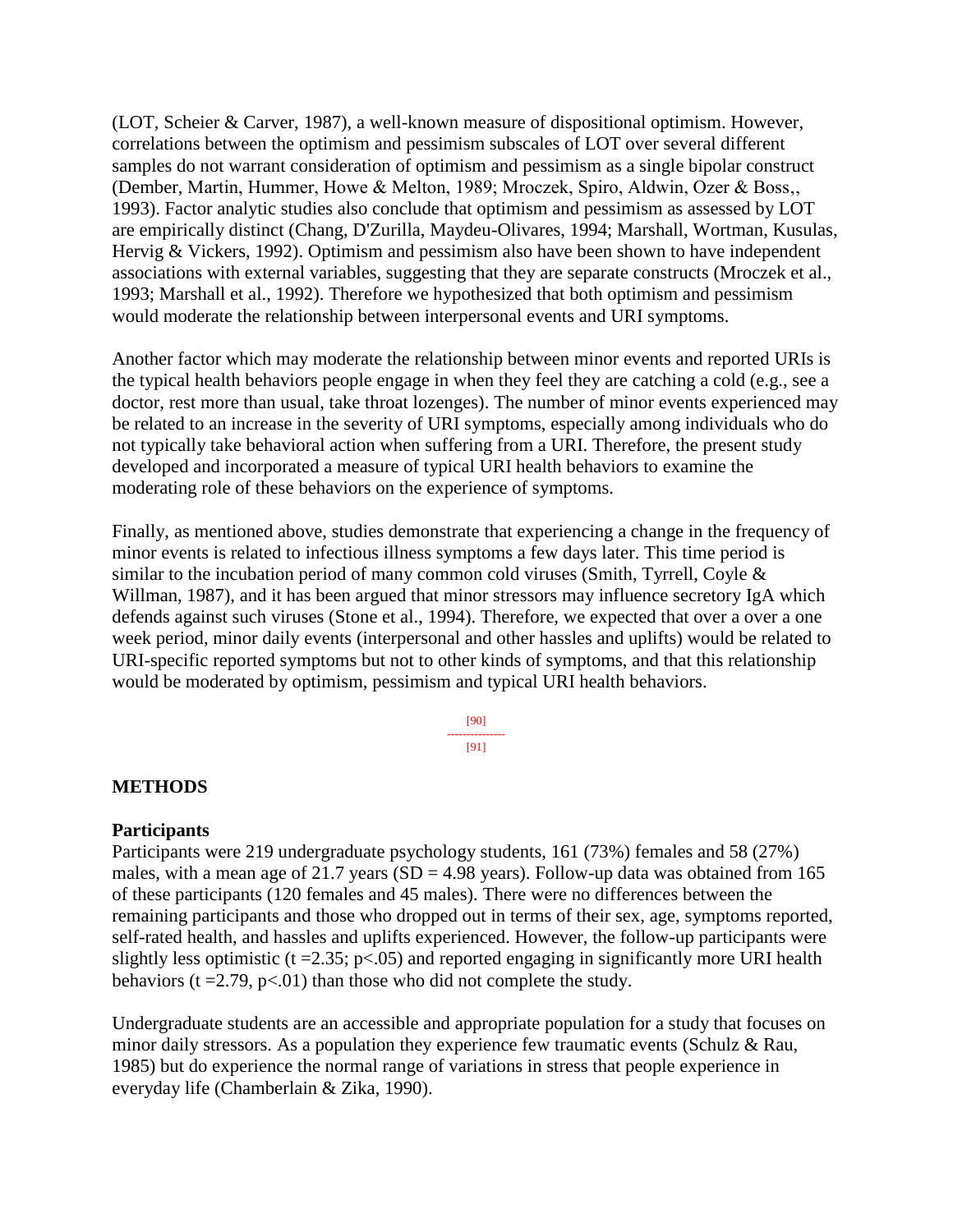#### **Procedure**

Participants were recruited through second and third year psychology classes. Each person completed a questionnaire in class containing measures of physical symptoms, URI health behaviors, optimism, minor events, age and sex. Exactly one week later participants completed a second questionnaire which included physical symptoms and minor events measures. Symptom reports were obtained during winter in order to maximize the extent of URI experience in the sample.

#### **Measures**

*Physical Symptoms:* Physical symptoms were measured with the Pennebaker Inventory of Limbic Languidness (PILL; Pennebaker, 1982), a 54 item self-report inventory tapping the occurrence of a large number of common physical symptoms and sensations. The response format was modified to a severity rating, and items were divided into two subscales assessing URI symptoms (35 items) and non-URI symptoms (19 items) based on ratings provided by two general practitioners. Cronbach's alphas for these subscales were .90 and .68 respectively, and were highly similar to reliabilities reported previously (Lyons & Chamberlain, 1994). Participants were asked to indicate how much each item had bothered or disturbed them during the previous week on a five point scale from not at all to extremely.



*URI Behaviors:* 32 psychology students who did not participate in the main study provided openended reports about their health-related behaviors during URI episodes. These were classified by the researchers to remove synonyms and analogous behaviors, resulting in a final list of 15 different behaviors, such as "take cold/flu tablets", "take cough mixture/lozenges", "rest more than usual", and "see a doctor". Participants responded to this checklist of typical URI behaviors by indicating "how often you engage in each behavior when you have a cold or the flu" on a fivepoint scale (never to always). Scores were obtained by summing responses across items.

*Optimism:* Dispositional optimism was assessed by the Life Orientation Test (LOT; Scheier & Carver, 1985). This measure has good internal reliability (.76) and test-retest reliability (.79 over four weeks), and is associated with conceptually related scales (Scheier & Carver, 1985). A bipolar optimism score was obtained by summing all items, and specific optimism and pessimism scores by summing the positive and negative items separately. Cronbach's alphas for these measures were .74, .69, and .73, respectively.

*Minor Events:* Minor events were assessed with the revised version of the Hassles and Uplifts Scale (DeLongis, Folkman & Lazarus, 1988), a 53 item checklist identifying a broad range of everyday events. Items relating to work, finance and transport were modified to make the scale more appropriate for a student sample. Participants rated each item twice, as both a hassle and an uplift over the past week, on a four-point Likert scale ranging from "not at all or not applicable" to "a great deal".

To examine the effects of interpersonal events, items on the Hassles and Uplifts Scale were classified into two categories, interpersonal events and other events. The interpersonal hassles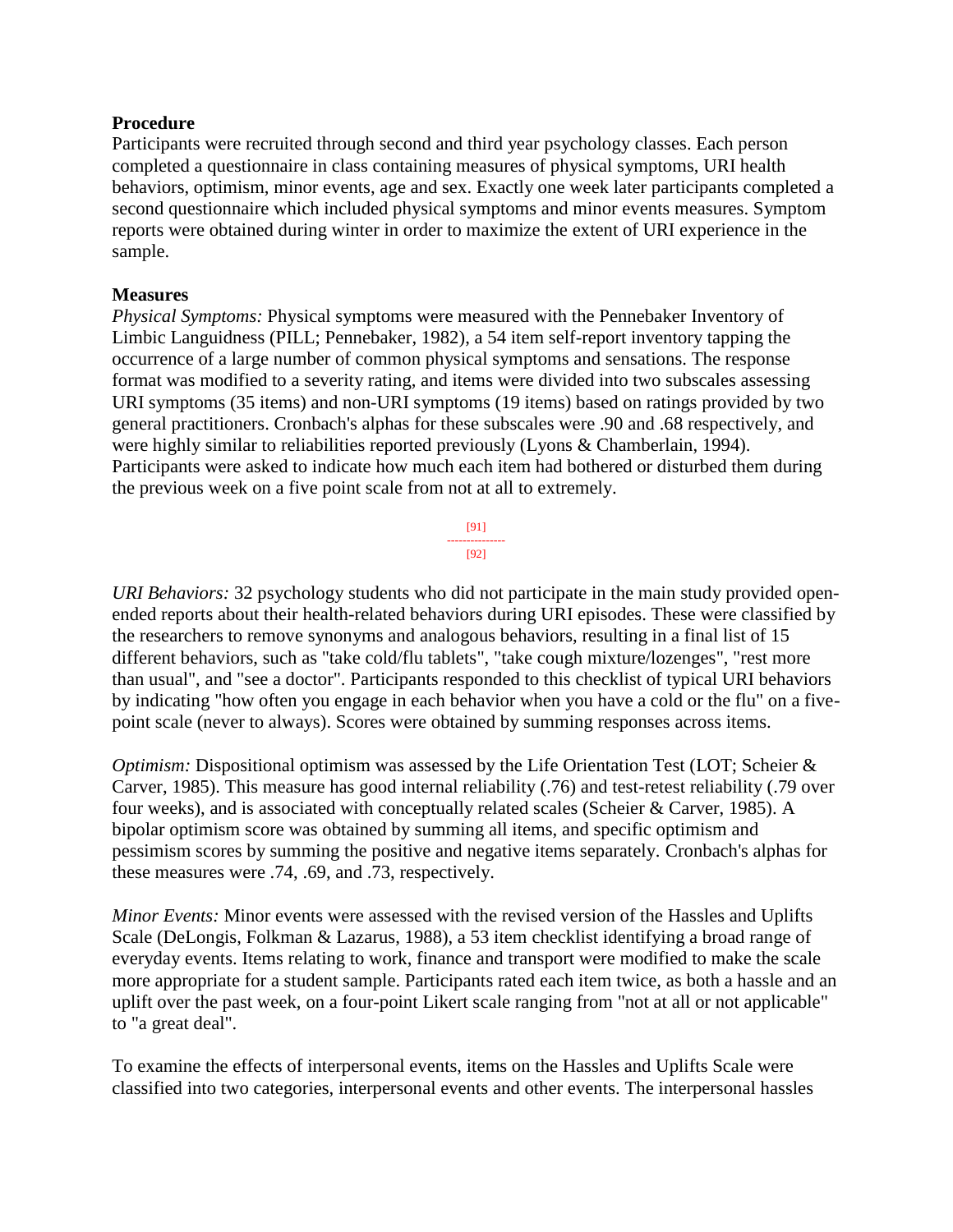and uplifts subscales each consisted of 13 items, with Cronbach's alphas of .68 and .67 respectively.

#### **RESULTS**

#### **Bivariate Analyses**

Means and standard deviations of the independent variables, and their inter-correlations, are presented in Table 1. General hassles and uplifts had weak, positive relationships with each other. The interpersonal measures were uncorrelated with each other, but had weak, positive relationships with general hassles and uplifts. Optimism and pessimism were highly correlated with total scores on LOT but only weakly with each other, supporting previous findings with subscores from this scale (Mroczek et al., 1993), and confirming the decision to include these separate measures in the analyses. Bipolar optimism, optimism and pessimism scores were all weakly correlated with the hassles and uplifts variables in expected directions. Health behaviors were largely unrelated to the variable set, being weakly correlated only with uplifts measures.



## **Table 1: Correlations, Means and Standard Deviations among Hassles, Uplifts, Optimism, Pessimism and Health Behaviors at Time 1 (N = 178)**

|                                   | <b>Gener</b><br>al<br><b>Uplifts</b> | <b>Interperso</b><br>nal Hassles | <b>Interperso</b><br>nal Uplifts | LO<br>T          | Optimis<br>m. | <b>Pessimis</b><br>m | <b>Health</b><br><b>Behavio</b><br>rs | M                      | SD        |
|-----------------------------------|--------------------------------------|----------------------------------|----------------------------------|------------------|---------------|----------------------|---------------------------------------|------------------------|-----------|
| <b>General</b><br><b>Hassles</b>  | $.32***$                             | $.54***$                         | $.26***$                         | $.21*$<br>$\ast$ | $-.13$        | $.21**$              | .12                                   | 29.4<br>1              | 13.6<br>5 |
| <b>General</b><br><b>Uplifts</b>  |                                      | $.22**$                          | $.55***$                         | $.22*$<br>$\ast$ | $.16*$        | $-.20**$             | $.16*$                                | 27.6<br>1              | 14.0<br>5 |
| <b>Interperso</b><br>nal Hassles  |                                      |                                  | .17                              | $.27*$<br>$\ast$ | $-.23**$      | $.19*$               | .09                                   | 6.10                   | 4.45      |
| <b>Interperso</b><br>nal Uplifts  |                                      |                                  | --                               | $.29*$<br>$\ast$ | $.24**$       | $-.23*$              | $.20*$                                | 14.6<br>$\overline{7}$ | 5.93      |
| LOT                               |                                      |                                  |                                  | $-$              | $.82**$       | $-.80**$             | $-.02$                                | 29.3<br>$\theta$       | 4.06      |
| Optimism                          |                                      |                                  |                                  |                  |               | $-.30**$             | $-.01$                                | 14.0<br>$\overline{7}$ | 2.57      |
| <b>Pessimism</b>                  |                                      |                                  |                                  |                  |               |                      | $-0.00$                               | 8.76                   | 2.45      |
| <b>Health</b><br><b>Behaviors</b> |                                      |                                  |                                  |                  |               |                      |                                       | 24.5<br>6              | 8.60      |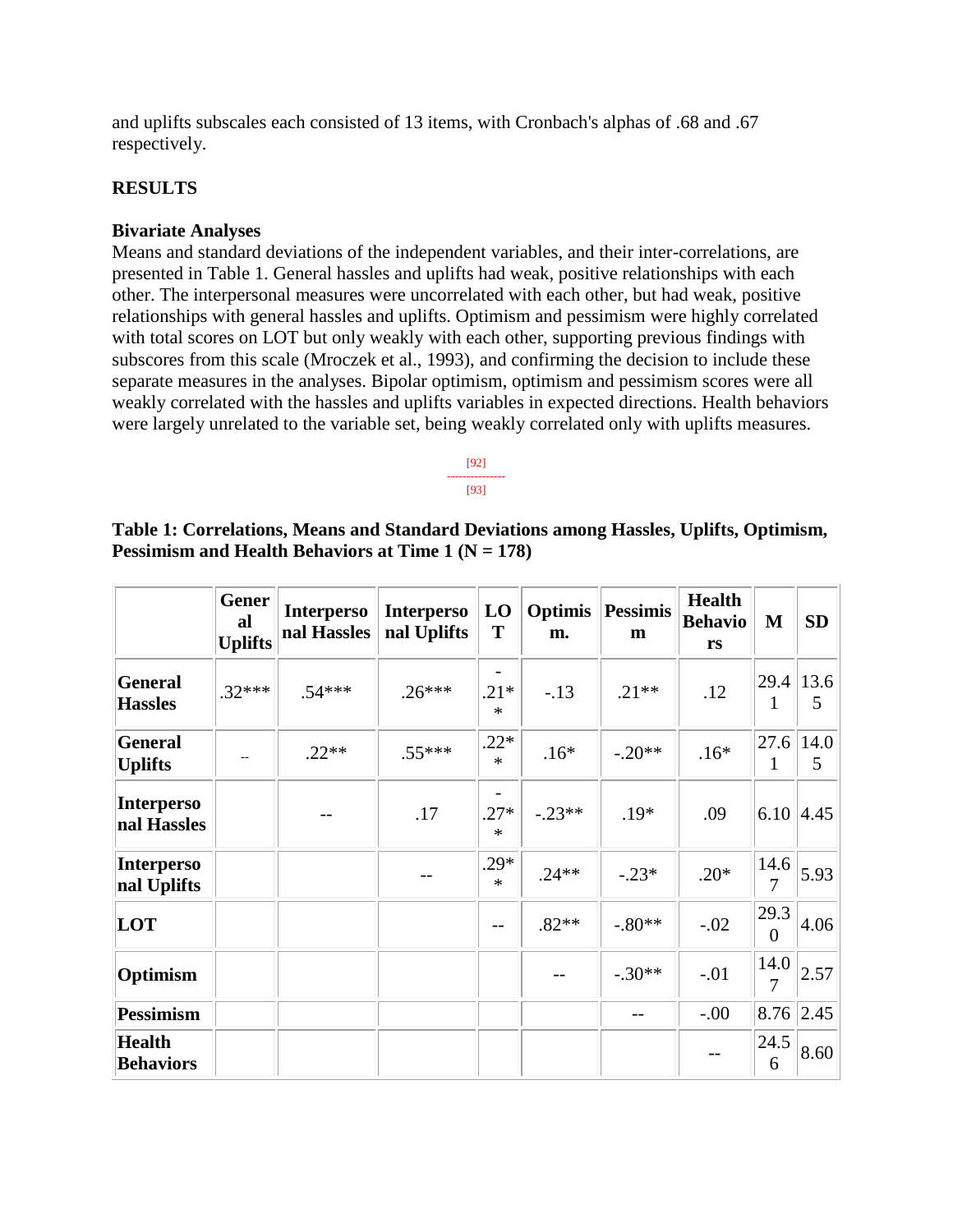\* p <. 05 \*\* p < .01 \*\*\*p < .001;

Correlations between the health, minor events and dispositional variables are given in Table 2. Hassles, both general and interpersonal, were associated positively with all symptom measures at moderate levels, whereas general uplifts were only weakly associated with symptoms at Time 2. Bipolar optimism was weakly correlated with all symptom measures. However, relationships between optimism and pessimism demonstrate that this was due mainly to optimism rather than pessimism. Finally, health behaviors were correlated with total symptoms and with URI symptoms, but not non-URI symptoms, at Time 1. Health behaviors did not relate to any symptom measure at Time 2, however. These findings provide further evidence to support the distinction between URI and non-URI symptom measures, and for the separation of bipolar optimism into discrete measures of optimism and pessimism.

**Table 2: Correlations Between Minor Events, Optimism, Pessimism and Health Behaviors at Time 1 with Health Measures at Times 1 and 2** 

|                                        |              | Time 1 Symptoms $(N = 175)$ |                | Time 2 Symptoms $(N = 131)$ |            |          |  |
|----------------------------------------|--------------|-----------------------------|----------------|-----------------------------|------------|----------|--|
| <b>IVs</b>                             | <b>Total</b> | <b>URI</b>                  | <b>Non-URI</b> | <b>Total</b>                | <b>URI</b> | Non-URI  |  |
| General<br><b>Hassles</b>              | $.31***$     | $27***$                     | $.33***$       | $.36***$                    | $.33***$   | $.34***$ |  |
| <b>General</b><br><b>Uplifts</b>       | .03          | .00                         | .12            | $.22*$                      | $.20*$     | $.19*$   |  |
| <b>Interpersonal</b><br><b>Hassles</b> | $.26***$     | $22**$                      | $.25**$        | $.30**$                     | $.28***$   | $.28***$ |  |
| <b>Interpersonal</b><br><b>Uplifts</b> | .05          | .04                         | .03            | .02                         | .00        | .04      |  |
| LOT                                    | $-.21**$     | $-.20*$                     | $-16*$         | $-.33***$                   | $-.32***$  | $-.21*$  |  |
| Optimism                               | $-.21**$     | $-.21**$                    | $-.09$         | $-.30***$                   | $-.31***$  | $-.17*$  |  |
| Pessimism                              | .13          | .10                         | $.17*$         | $.22*$                      | $.21*$     | $.17*$   |  |
| <b>Health</b><br><b>Behaviors</b>      | $.20**$      | $.20**$                     | .13            | .11                         | .08        | .15      |  |

\* p < .05 \*\* p < .01 \*\*\* p < .001

#### **Multivariate Analyses**

Age was highly skewed in this student population, and therefore was recoded into a dichotomous variable (over 20 years, 20 years and under). Age and sex were related to each other ( $r = -0.23$ , p < .001), but were not associated with any health measure. Women reported typically engaging in more URI health behaviors (t = -2.87, p <.01), as did those over 20 years (t = 2.33, p < .05).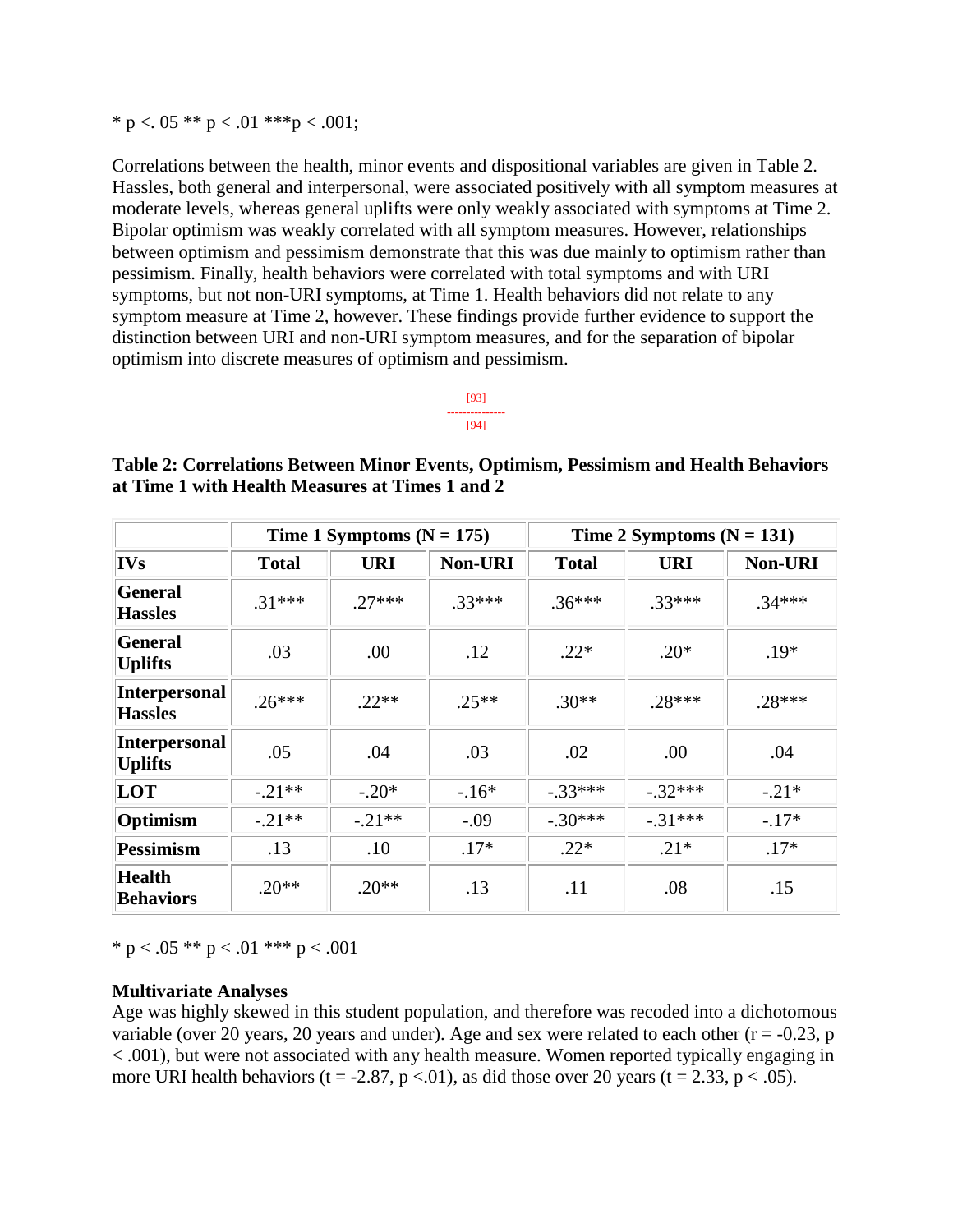Women also reported more interpersonal uplifts ( $t = -2.39$ ,  $p < .05$ ). Age and sex were statistically controlled in all multivariate analyses.

> [94] --------------- [95]

#### **Do Minor Events Affect Symptoms?**

To examine the relative influence of different kinds of prior minor events on current health, a series of hierarchical multiple regression analyses were conducted, with each symptom measure at Time 2 as the dependent variable. Age, sex and the relevant prior symptom measure were entered on the first step, with prior general hassles and uplifts, and prior interpersonal hassles and uplifts, entered on the second step. R2-change values and beta weights from these analyses are presented in Table 3. With prior health partialed out, prior minor events did impact on current health, accounting for an additional 11% of variance in total symptoms and 9% in URI symptoms, and an additional 3% of variance in non-URI symptoms. The beta weights reveal that uplifts had more of an impact on total symptoms than hassles, although both hassles and uplifts had an impact on URI symptoms. Interestingly, the effect of interpersonal uplifts on symptoms was opposite to the effect of the other kinds of events, such that an increase in interpersonal uplifts was associated with a decrease in symptoms.

|                                                   |     | R2-Change                                     | <b>Beta Weights</b>              |                                  |                |                                               |
|---------------------------------------------------|-----|-----------------------------------------------|----------------------------------|----------------------------------|----------------|-----------------------------------------------|
| <b>Current</b><br><b>Health</b><br><b>Measure</b> | N   | <b>Prior</b><br><b>Minor</b><br><b>Events</b> | <b>General</b><br><b>Hassles</b> | <b>General</b><br><b>Uplifts</b> | <b>Hassles</b> | Interpersonal Interpersonal<br><b>Uplifts</b> |
| <b>Total</b><br><b>Symptoms</b>                   | 136 | $.111***$                                     | .143                             | $.241**$                         | .129           | $-164*$                                       |
| URI<br><b>Symptoms</b>                            | 136 | $.087***$                                     | $.165*$                          | $.219**$                         | .067           | $-.175*$                                      |
| Non-URI<br><b>Symptoms</b>                        | 140 | $.034*$                                       | .140                             | .065                             | .043           | $-.011$                                       |

#### **Table 3: R2-Change Values and Beta Weights for Current Health Predicted By Prior Minor Events (Controlling for Age, Sex and Prior Health)**

\* p < .05 \*\* p < .01 \*\*\* p < .001

#### **Do Interpersonal Events Interact with Optimism or Pessimism to Affect Symptoms?**

Hierarchical multiple regression was also used to examine whether interpersonal events interacted with optimism or pessimism to affect total, URI and non-URI symptoms. The deviation score product terms of interpersonal hassles and optimism, as well as interpersonal uplifts and optimism, were entered after their main effects (Finney, Mitchell, Cronkite & Moos, 1984). Contrary to expectations, optimism did not interact with events to affect any symptom measure. The R2-change values of these interaction terms ranged from .007 to .016, all non significant. A similar set of analyses were carried out for pessimism, and this variable did not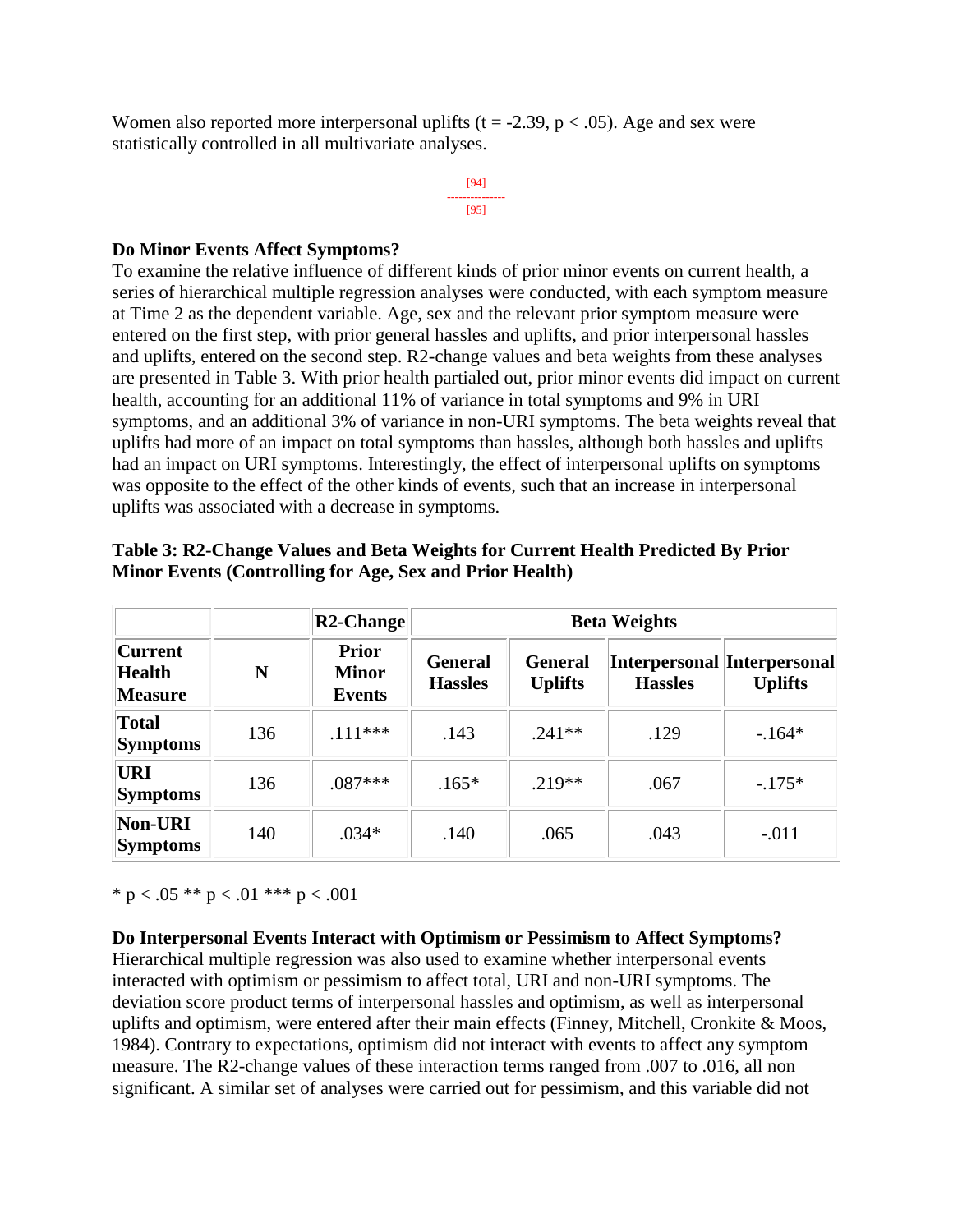interact with interpersonal events to affect URI or non-URI symptoms, although the joint effects of pessimism and interpersonal events did affect total symptoms, as shown in Table 4. Sub-group analyses revealed that interpersonal hassles are more strongly related to symptoms among people low in pessimism.



**Table 4: R2-Change Values and Beta Weights for Current Health Predicted By Interactions between Pessimism and Prior Interpersonal Hassles and Uplifts (Controlling for Age, Sex and Prior Health)** 

|                                          |     | <b>R2-Change</b>                                                     | <b>Beta Weights</b>                                   |                                                              |  |
|------------------------------------------|-----|----------------------------------------------------------------------|-------------------------------------------------------|--------------------------------------------------------------|--|
| <b>Current Health</b><br><b>Measures</b> | N   | <b>Prior</b><br><b>Interpersonal</b><br><b>Events</b><br>X Pessimism | <b>Interpersonal</b><br><b>Hassles</b><br>X Pessimism | <b>Interpersonal</b><br><b>Uplifts</b><br><b>X</b> Pessimism |  |
| <b>Total Symptoms</b>                    | 144 | $.025*$                                                              | $-163**$                                              | .034                                                         |  |
| <b>URI</b> Symptoms                      | 145 | .006                                                                 | $-.079$                                               | .025                                                         |  |
| <b>Non-URI</b><br><b>Symptoms</b>        | 148 | .016                                                                 | $-.093$                                               | .103                                                         |  |

\*  $p < .05$  \*\*  $p < .01$ 

# **Do Typical URI Behaviors Moderate the Relationship Between Minor Events and URI Symptoms?**

To examine whether prior events interacted with typical URI health behaviors to affect reported URI symptoms, further hierarchical multiple regression analyses were conducted. Age, sex and prior health were entered on step one, hassles, uplifts and health behaviors were entered on step two, and the deviation score product terms of prior hassles and URI behaviors, as well as uplifts and behaviors, were entered on step three. Typical URI health behaviors did not interact with hassles or uplifts to affect symptoms (R2-change values ranged from .000 to .01, all n.s.).

# **DISCUSSION**

This study supports previous findings that minor daily events are related to self-reported physical symptoms, with events accounting for 9% of the variance in reported URI symptoms, and 3% of the variance in non-URI symptoms, one week later. However, the nature of this relationship was dependent upon the specific type of minor event examined. Desirable and undesirable general events were positively related to URI symptoms, such that participants who experienced more of these events reported more symptoms seven days later. These findings are consistent with previous research (e.g. Lyons & Chamberlain, 1994). However, different findings were obtained when interpersonal events were examined. Here, desirable interpersonal events had the opposite effect, in that they were negatively related to reported URI symptoms. Participants who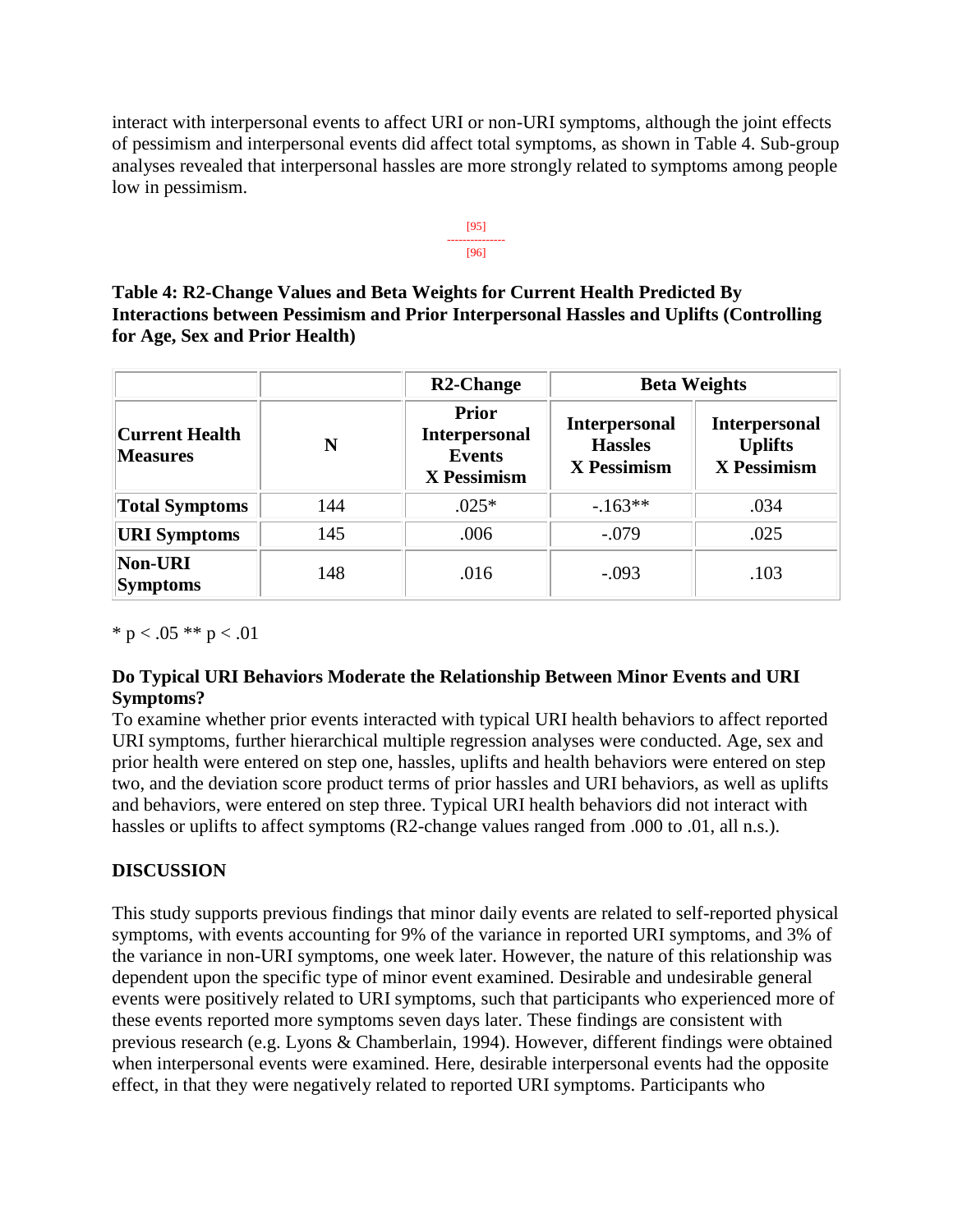experienced more desirable interpersonal events reported fewer symptoms one week later. Undesirable interpersonal events were not related to symptoms.

```
[96]
---------------
     [97]
```
This suggests that any differential effects of hassles and uplifts on reported URI symptoms between individuals may not be apparent until the interpersonal nature of the events are considered. Further, this may have been found only recently because of the way minor events have been assessed. Previous studies have tended to ask participants to classify an event as either a hassle or an uplift (e.g. Evans et al. 1988; Evans & Edgerton, 1991; Lyons & Chamberlain, 1994), whereas in the present study an event could be classified as both a hassle and an uplift. Events can be both desirable and undesirable, especially those that are interpersonal in nature (for example, family members could be a source of both hassles and uplifts).

It is unclear why interpersonal uplifts related negatively, and general uplifts and hassles related positively, to self-reported URI symptoms. Taylor's (1991) mobilization-minimization hypothesis states that negative events are unexpected and draw off disproportionate resources compared to positive events. Negative events are said to elicit larger social, cognitive, affective, and behavioral as well as physiological responses than positive events. However this does not explain the positive relationship between general uplifts and symptoms. Lyons and Chamberlain (1994) have suggested that hassles may affect susceptibility to illness, while general uplifts affect the responses made to illness. If this is the case, experiencing a number of general uplifts may reduce the time available to engage in behavioral responses to physical symptoms.

Interpersonal uplifts, on the other hand, may provide a positive framework for the individual, a sense of control and efficacy, both generally and over one s health. Thus, behavioral responses may be undertaken (and possibly encouraged by social network members) to prevent or respond to initial symptoms. Both interpersonal uplifts and general uplifts were weakly related to typical URI health behaviors in this sample, while hassles had no relationship with health behaviors. Alternatively, experiencing a relatively high number of interpersonal uplifts may affect an individuals coping resources, such that s/he feels more able to cope with daily hassles because of the positive experiences within the social network. Also, interpersonal uplifts may affect symptom reporting, such that fewer symptoms are actually recalled or reported by people who have experienced more positive interpersonal events.

Interpersonal uplifts may also affect symptoms via an influence on emotion and mood. Studies have shown that negative emotions predict severity and susceptibility of illness (e.g. Cohen et al., 1995), while positive affect has been positively related, and negative mood negatively related, to secretory immunoglobulin A (which is believed to provide defense against common cold viruses) (Stone et al., 1994). However, if interpersonal uplifts did affect symptoms through changes in mood, the present results would suggest that interpersonal and general uplifts have opposite effects on emotional states and mood.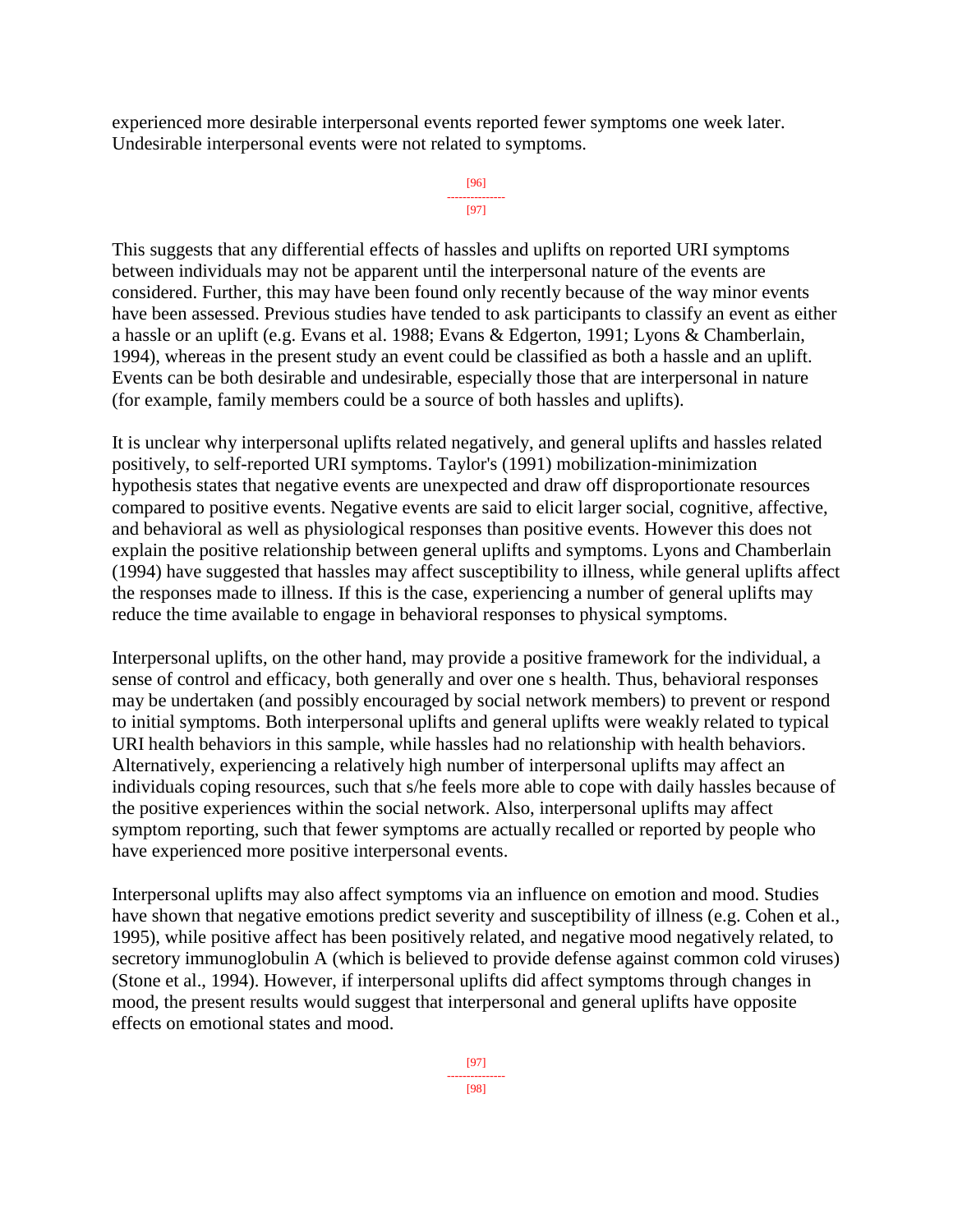We may gain further understanding of the relationship between minor events and health by examining moderating influences. However, the predicted moderating relationship of optimism and interpersonal events on reported symptoms did not occur in the present study, although pessimism interacted with interpersonal hassles to affect total symptoms. Interpersonal hassles were more strongly related to total symptoms among people who were less pessimistic than others. This finding is consistent with results obtained by Lyons and Chamberlain (1994), who found that interpersonal hassles were more strongly related to symptoms for optimists than for pessimists, although this only held for URI symptoms. People who are more pessimistic may be more accurate in symptom reporting, or may expect to experience a number of minor daily events, and therefore cope better with them, than people who are not so pessimistic.

The present study also examined the nature of the optimism construct, and the results provide further support for the notion that the LOT is not unidimensional, but taps differing constructs of optimism and pessimism. Previous research into pessimistic explanatory style has demonstrated that people who explain bad events with stable, global and internal causes report more illnesses (Lin & Peterson, 1990) and have poorer health 20 to 35 years later than optimistic individuals (Peterson, Seligman & Vaillant, 1988). The present results suggest that it is an individuals tendency to be pessimistic that is influential in affecting symptom reporting, rather than their tendency to be less optimistic. Together, these findings demonstrate the need to look at both optimism and pessimism in relation to health.

It was also predicted that engaging in behavioral action when experiencing a cold, such as resting more than usual or taking medication, may buffer the impact of minor events on symptoms. This was not supported in the present study. The measurement of URI behaviors may have influenced these results. Participants were asked to provide information regarding their typical URI behaviors, rather than actual behaviors engaged in at the time of data collection, and this may have obscured any potential effects. As social learning theorists point out, present situational factors play a large role in determining individual behavior (Lippa, 1994).

The present study employed a student sample, limiting generalizability of the findings. The specific types of minor events that undergraduates experience (and interpret as desirable and undesirable) are different from other groups (Chamberlain & Zika, 1990). However, on the whole undergraduates are a healthy population, and the fact that the proposed relationship between minor events and symptom experience was apparent in this sample demonstrates the robustness of the findings. It would be interesting and beneficial to carry out similar studies in less healthy samples, as stress may have its greatest effect among people whose immune systems are already compromised, such as the elderly and people who are in poor health (Cohen & Williamson, 1991).



The results of this study, considered in conjunction with previous findings, suggest that hassles and uplifts are separate constructs and need to be treated as such in future research. They also demonstrate the need to examine interpersonal events separately and to explore the various behavioral and physiological pathways through which different kinds of minor daily events may affect illness and symptom reporting.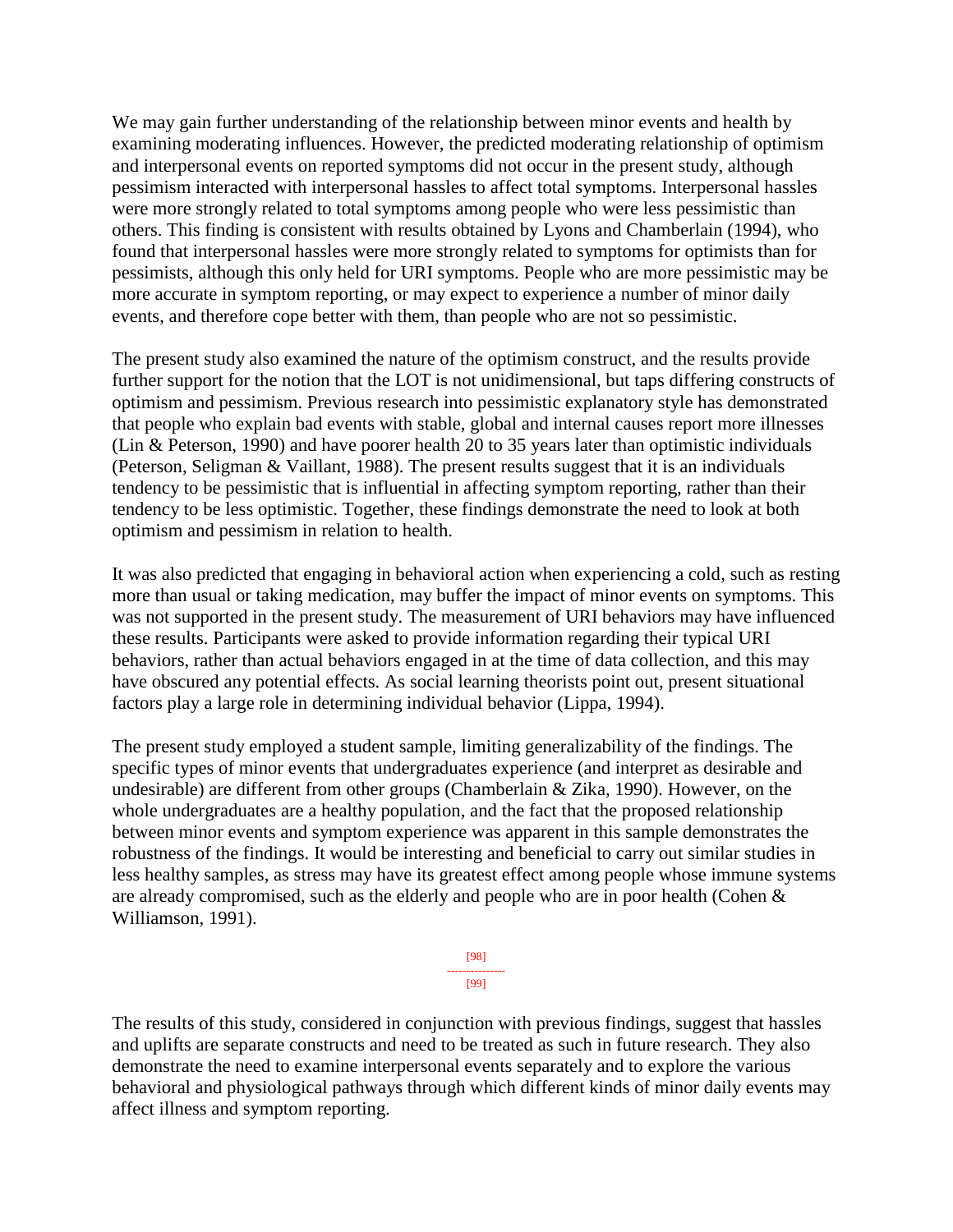#### **REFERENCES**

Chamberlain, K. & Zika, S. (1990). "The minor events approach to stress: Support for the use of daily hassles." *British Journal of Psychology*, 81:469-481.

Chang, E. C., D'Zurilla, T. J. & Maydeu-Olivares, A. (1994). "Assessing the dimensionality of optimism and pessimism using a multimeasure approach." *Cognitive Therapy and Research*, 18:143-160.

Cobb, J.M.T. & Steptoe, A. (1996). "Psychosocial stress and susceptibility to upper respiratorytract illness in an adult-population sample." *Psychosomatic Medicine*, 58:404-412.

Cohen, S., Doyle, W.J., Skoner, D.P., Fireman, P., Gwaltney, J.M. & Newsom, J.T. (1995). "State and trait negative affect as predictors of objective and subjective symptoms of respiratory viral infections." *Journal of Personality and Social Psychology*, 68:159-169.

Cohen, S., Doyle, W.J., Skoner, D.P., Rabin, B.S. & Gwaltney, J.M. (1997). "Social ties and susceptibility to the common cold." *Journal of the American Medical Association*, 277:1940- 1944.

Cohen, S. & Williamson, G.M. (1991). "Stress and infectious disease in humans." *Psychological Bulletin*, 109:5-24.

DeLongis, A., Folkman, S. & Lazarus, R. (1988). "The impact of daily stress on health and mood: Psychological and social resources as mediators." *Journal of Personality and Social Psychology*, 54:486-495.

Dember, W. N., Martin, S. H., Hummer, M. K., Howe, S. R. & Melton, R. S. (1989). "The measurement of optimism and pessimism." *Current Psychology: Research and Reviews*, 8:102- 119.

> [99] --------------- [100]

Evans, P. D. & Edgerton, N. (1991). "Life-events and mood as predictors of the common cold." *British Journal of Medical Psychology*, 64:35-44.

Evans, P. D., Pitts, M. K. & Smith, K. (1988). "Minor infection, minor life-events and the four day desirability dip." *Journal of Psychosomatic Research*, 32:533-539.

Finney, J. W., Mitchell, R. E., Cronkite, R. C. & Moos, R. H. (1984). "Methodological issues in estimating main and interaction effects: Examples from coping/social support and stress field." *Journal of Health and Social Behavior*, 25:85-98.

Lazarus, R. S. (1984). "Puzzles in the study of daily hassles." *Journal of Behavioral Medicine*, 7:375-389.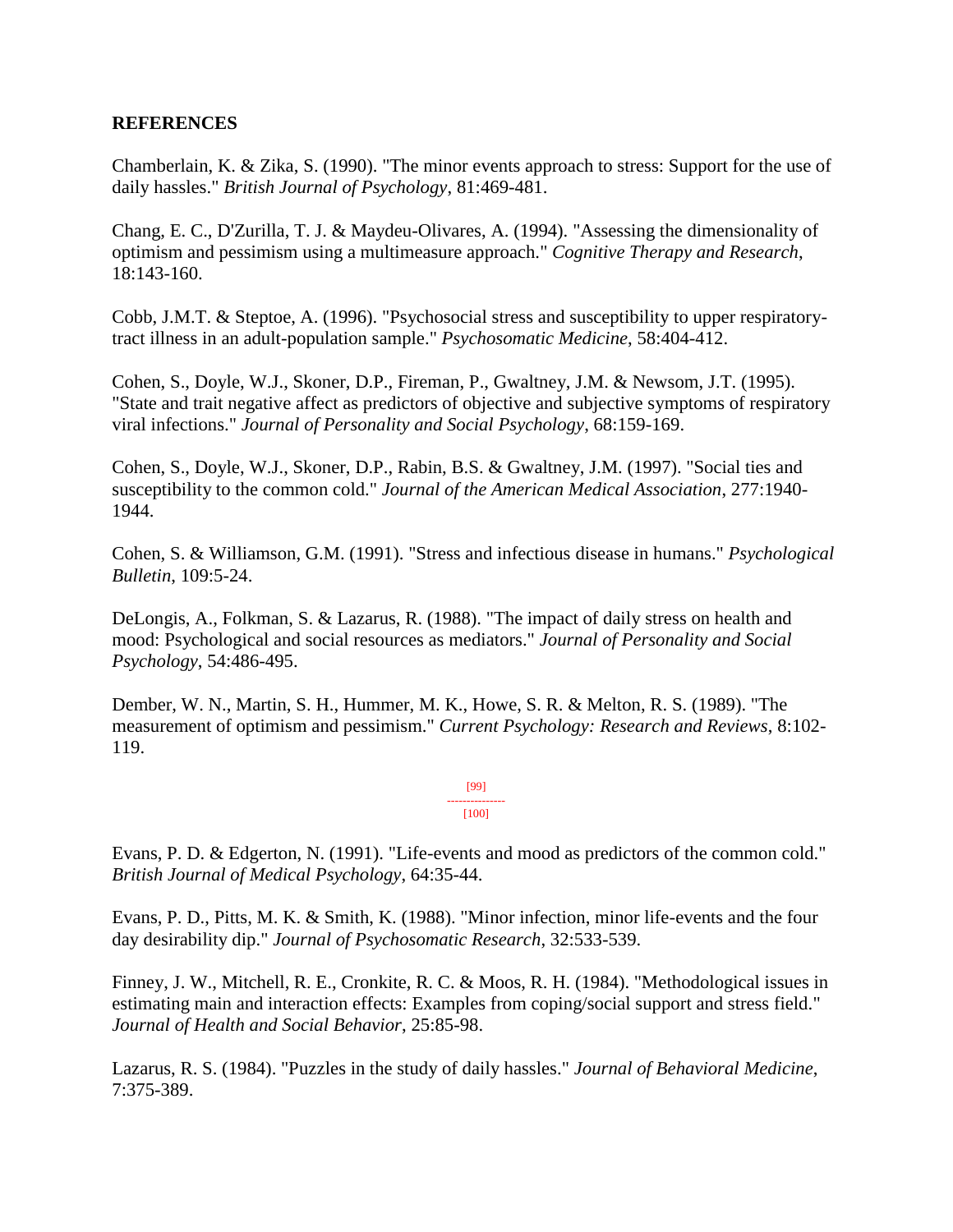Lin, E. H. & Peterson, C. (1990). "Pessimistic explanatory style and response to illness." *Behavioural Research and Therapy*, 28:243-248.

Lippa, R.A. (1994). *Introduction to social psychology (2nd ed.)*. California: Brooks-Cole.

Lyons, A. & Chamberlain, K. (1994). "The effects of minor events, optimism and self-esteem on health." *British Journal of Clinical Psychology*, 33:559-570.

Marshall, G. N., Wortman, C. B., Kusulas, J. W., Hervig, L. K. & Vickers, Jr., R. R. (1992). "Distinguishing optimism from pessimism: Relations to fundamental dimensions of mood and personality." *Journal of Personality and Social Psychology*, 62:1,067-1,074.

Mroczek, D. K., Spiro III, A., Aldwin, C. M., Ozer, D. J. & Boss., R. (1993). "Construct validation of optimism and pessimism in older men: Findings from the normative aging study." *Health Psychology*, 12:406-409.

Pennebaker, J. (1982). *The Psychology of Physical Symptoms*. New York: Springer-Verlag.

Peterson, C., Seligman, M. E. P. & Vaillant, G. E. (1988). "Pessimistic explanatory style is a risk factor for physical illness: A 35 year longitudinal study." *Journal of Personality and Social Psycholog*y, 55:23-27.

#### [100] ---------------

#### [101]

Scheier, M. F. & Carver, C. S. (1985). "Optimism, coping and health. Assessment and implications of generalized outcome expectancies." *Health Psychology*, 4:219-247.

Scheier, M. F. & Carver, C. S. (1987). "Dispositional optimism and physical well-being: The influence of generalized expectancies on health." *Journal of Personalit*y, 55:169-209.

Schulz, R. & Rau, M.T. (1985). "Social support through the life cycle." In S. Cohen & S.L. Syme (Eds.), *Social support and health* (pp.129-149). Orlando: Academic Press.

Sheffield, D., McVey, C. & Carroll, D. (1997). "Daily events and somatic symptoms: Evidence of a lagged relationship." *British Journal of Medical Psychology*, 69:267-269.

Smith, A.P., Tyrrell, D.A.J., Coyle, K. & Willman, J.S. (1987). "Selective effects of minor illness on human performance." *British Journal of Psychology*, 78:183-188.

Stone, A.A., Neale, J.M., Cox, D.S., Napoli, A., Valdimarsdottir, H. & Kennedy-Moore, E. (1994). "Daily events are associated with a secretory immune response to an oral antigen in men." *Health Psychology*, 13:440-446.

Stone, A. A., Reed, B.R. & Neale, J. M. (1987). "Changes in daily event frequency precede episodes of physical symptoms." *Journal of Human Stress*, 13:70-74.